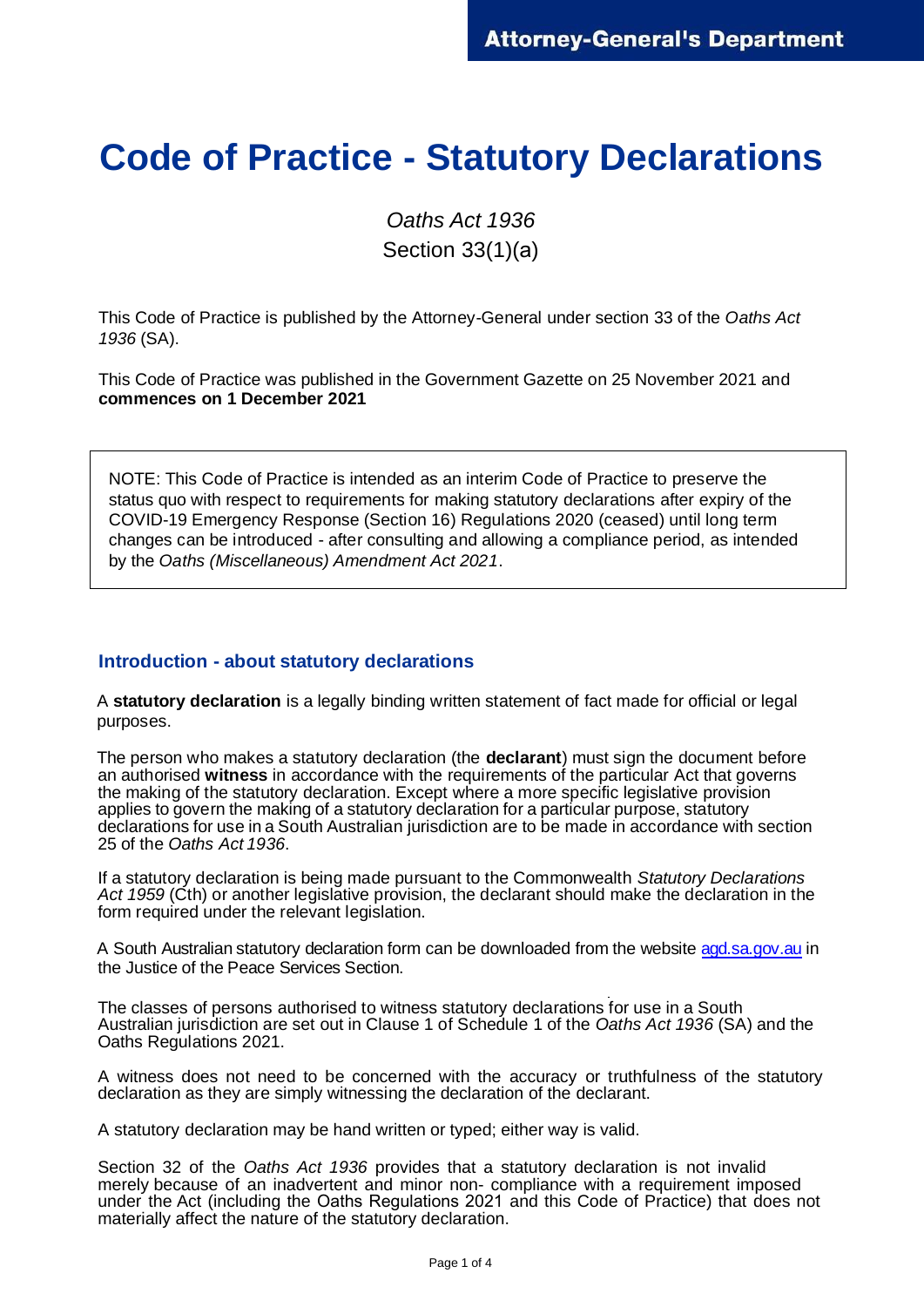## **Code of practice in relation to statutory declarations for use in a South Australian jurisdiction**

A statutory declaration under the *Oaths Act 1936* (SA) is required to be made in accordance with the following procedures and requirements:

- 1. The declarant named on the statutory declaration must sign the declaration.
- 2. At the time of the witness signing the statutory declaration, the statutory declaration must be fully completed. All blank spaces in the statutory declaration must be crossed out with a 'Z' to prevent any information being added to the statutory declaration after it has been witnessed. Both the witness and the declarant must initial and date the start and the end of the 'Z'.
- 3. Any alterations to the statutory declaration must be initialled and dated by both the declarant and the witness.
- 4. If it is a multi-page declaration, each page of the declaration must be numbered and signed by the declarant.
- 5. Any annexures to be attached to the statutory declaration must be referred to in the statutory declaration and clearly marked in a manner that corresponds with the references to that document in the statutory declaration.
	- a. Example: annexures are often marked 'Annexure A', 'Annexure B' etc. and must be referred to accordingly in the statutory declaration.
	- b. If the annexure is not referred to in the statutory declaration, the declarant must make an alteration to the wording in the statutory declaration to refer to the annexure.
- 6. If a statutory declaration refers to annexures, the annexures must be attached to the statutory declaration document. If they are not attached, the witness must not witness the statutory declaration.
- 7. The witness must observe the declarant signing the statutory declaration.
- 8. After the above steps, the witness must ask the declarant the following:

*"Did you prepare and write the declaration yourself?".* If the answer is "no" ask the declarant *"have you read the declaration and do you understand the contents?"*

"*Do you understand that making a false statutory declaration is an offence that carries serious penalties including possible imprisonment?*" The witness must hear the deponent say: *"I understand",* or *"I do".*

"*Is that your name at the start of the statutory declaration? Is that your normal signature*"?

*"Do you make this solemn declaration by virtue of the Oaths Act 1936 and do you solemnly and sincerely declare that which is contained in this declaration, conscientiously believing the same to be true? If so, please say 'I solemnly and sincerely declare'".*

If there are any attachments to the declaration, the witness must ask the declarant: *"do you solemnly and sincerely declare that this/these attachment/s is/are the attachment/s referred to in the statutory declaration? If so please say "I solemnly and sincerely declare".*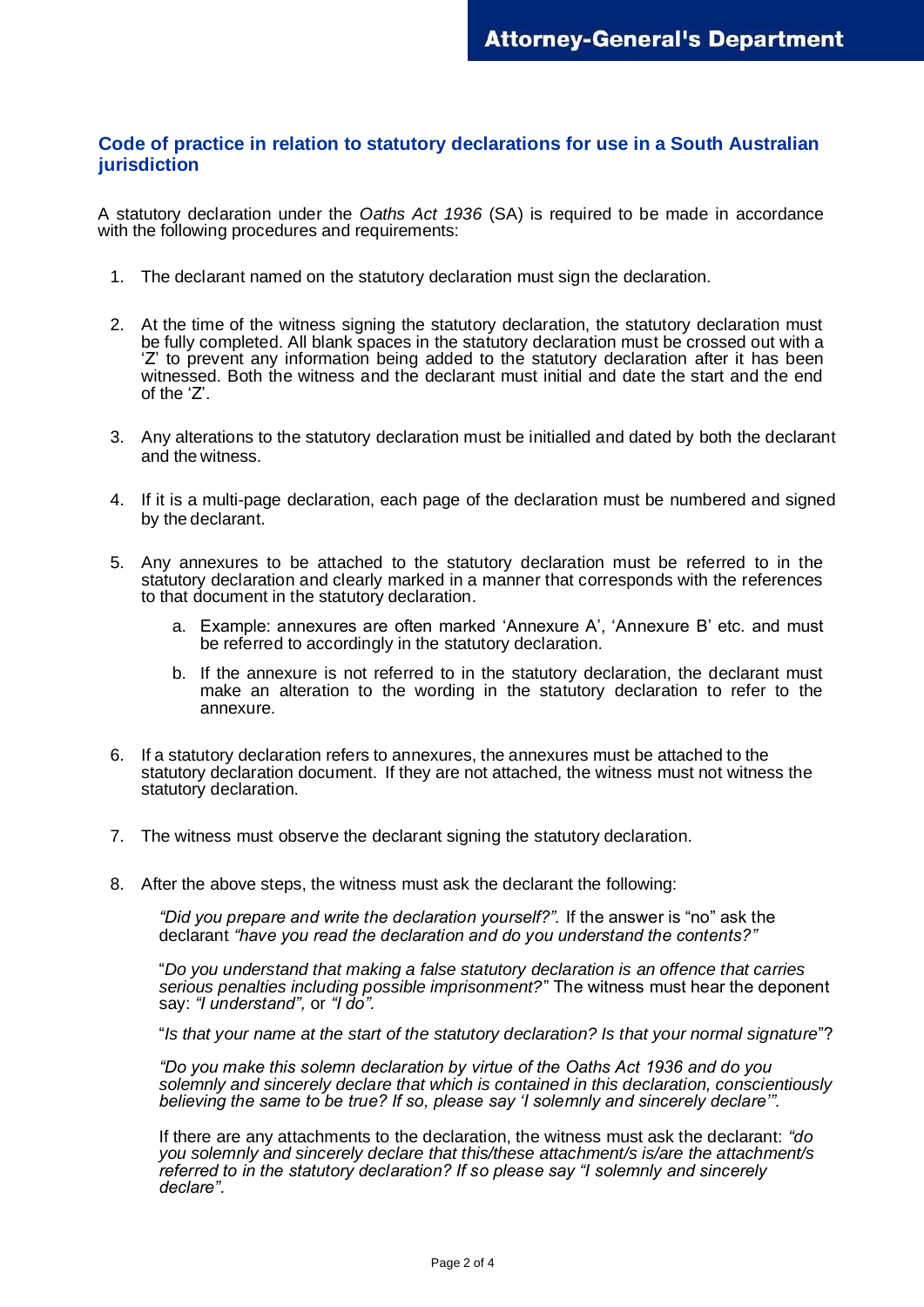9. The witness must complete the witnessing/attestation clause by writing the place and date, witness's signature and writing, typing and/or stamping the witness's name and the capacity in which the witness has authority to witness the statutory declaration.

A Justice of the Peace is required to evidence their capacity/authority by writing their JP ID number and 'A justice of the peace for South Australia'.

A police officer is required to evidence their capacity/authority by writing their rank and identification number and 'South Australia Police'.

10. The witness must also then sign and date all annexures and write or stamp the following wording on the first page of the annexures (if they have not already been marked by the declarant):

This is the annexure marked [e.g. Annexure "A'] referred to in the statutory declaration of [name of declarant].

Declared before me at [suburb] in the State of South Australia.

This [full date e.g. dd/mm/yyyy]

[Witness signature]

[Witness full name and capacity in which the witness is authorised to witness statutory declarations] Example: Jane Smith, Veterinary Surgeon

## **List of authorised statutory declaration witnesses under Oaths Act 1936 (SA)**

- a Commissioner for taking affidavits in the Supreme Court
- a person who is registered as a conveyancer under the *Conveyancers Act 1994*
- a justice of the peace
- a police officer, other than a police officer who is a probationary constable
- persons admitted and enrolled as a notary public of the Supreme Court
- an agent of the Australian Postal Corporation in charge of an office supplying postal services to the public
- an Australian Consular Officer or an Australian Diplomatic Officer within the meaning of the *Consular Fees Act 1955* of the Commonwealth
- a bailiff
- a bank officer who has 5 or more continuous years of service
- a building society officer who has 5 or more years of continuous service
- a chief executive officer of a Commonwealth court
- a clerk of a court
- a credit union officer who has 5 or more years of continuous service
- an employee of the Australian Trade and Investment Commission who is—
	- (i) in a country or place outside Australia; and
	- (ii) authorised under paragraph 3(d) of the *Consular Fees Act 1955* of the Commonwealth; and
	- (iii) exercising their function in that place